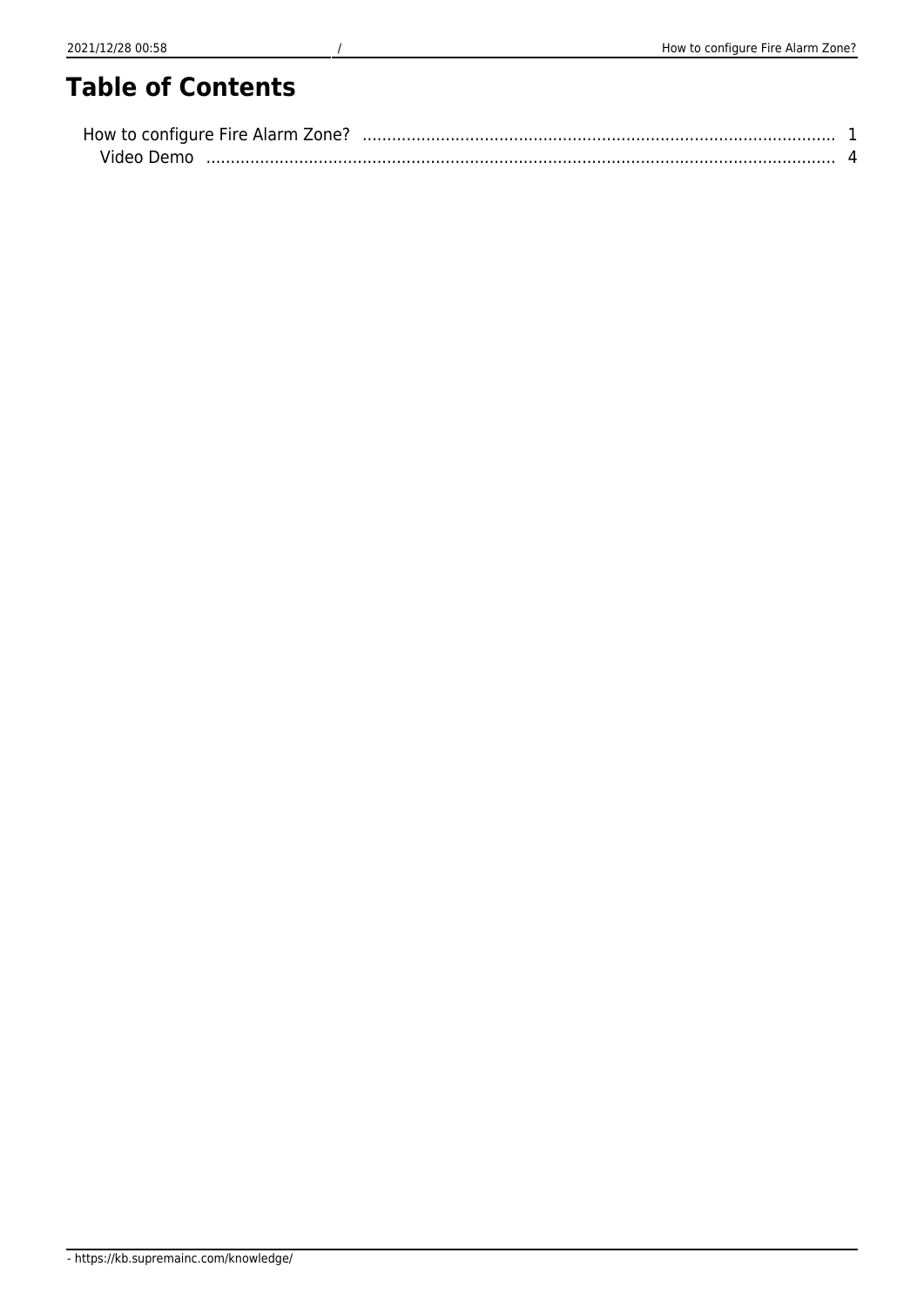[System Configuration,](https://kb.supremainc.com/knowledge/doku.php?id=tag:system_configuration&do=showtag&tag=System_Configuration) [BioStar 2](https://kb.supremainc.com/knowledge/doku.php?id=tag:biostar_2&do=showtag&tag=BioStar_2), [Fire Alarm,](https://kb.supremainc.com/knowledge/doku.php?id=tag:fire_alarm&do=showtag&tag=Fire_Alarm) [Zone](https://kb.supremainc.com/knowledge/doku.php?id=tag:zone&do=showtag&tag=Zone)

## <span id="page-1-0"></span>**How to configure Fire Alarm Zone?**

Before you start, check your license activation status. If a standard edition is activated, the 'ZONE' tap can be seen on the left menu buttons as below. Also, check the fundamental course to understand the difference between 'Global Zone' and 'Local Zone'.

1. Go to **ZONE** and click **ADD ZONE** button.

| $\sqrt{2}$<br>DASH<br>BOARD | <b>O</b> ADD ZONE<br>Anti-passback | <b>Fire Alarm</b>           |
|-----------------------------|------------------------------------|-----------------------------|
| $\Box$<br>USER              | Fire Alarm                         | ٠.<br>Name                  |
| Ģ<br>DEVICE                 |                                    | $\times$<br>Add Zone        |
| $^{\circ}$<br>DOOR          |                                    | Anti-passback<br>Fire Alarm |
| ල<br>ZONE                   |                                    | Apply<br>Cancel             |
| Ŧ<br>ACCESS<br>CONTROL      |                                    |                             |

- 2. Enter the zone name and choose between **Local** and **Global**.
	- Local Zone: Consists of RS-485 connected master and slave devices with the master device as 'Zone Master'.
	- Global Zone: Consists of TCP/IP and RS485 connected devices with the BioStar 2 Server as 'Zone Master'.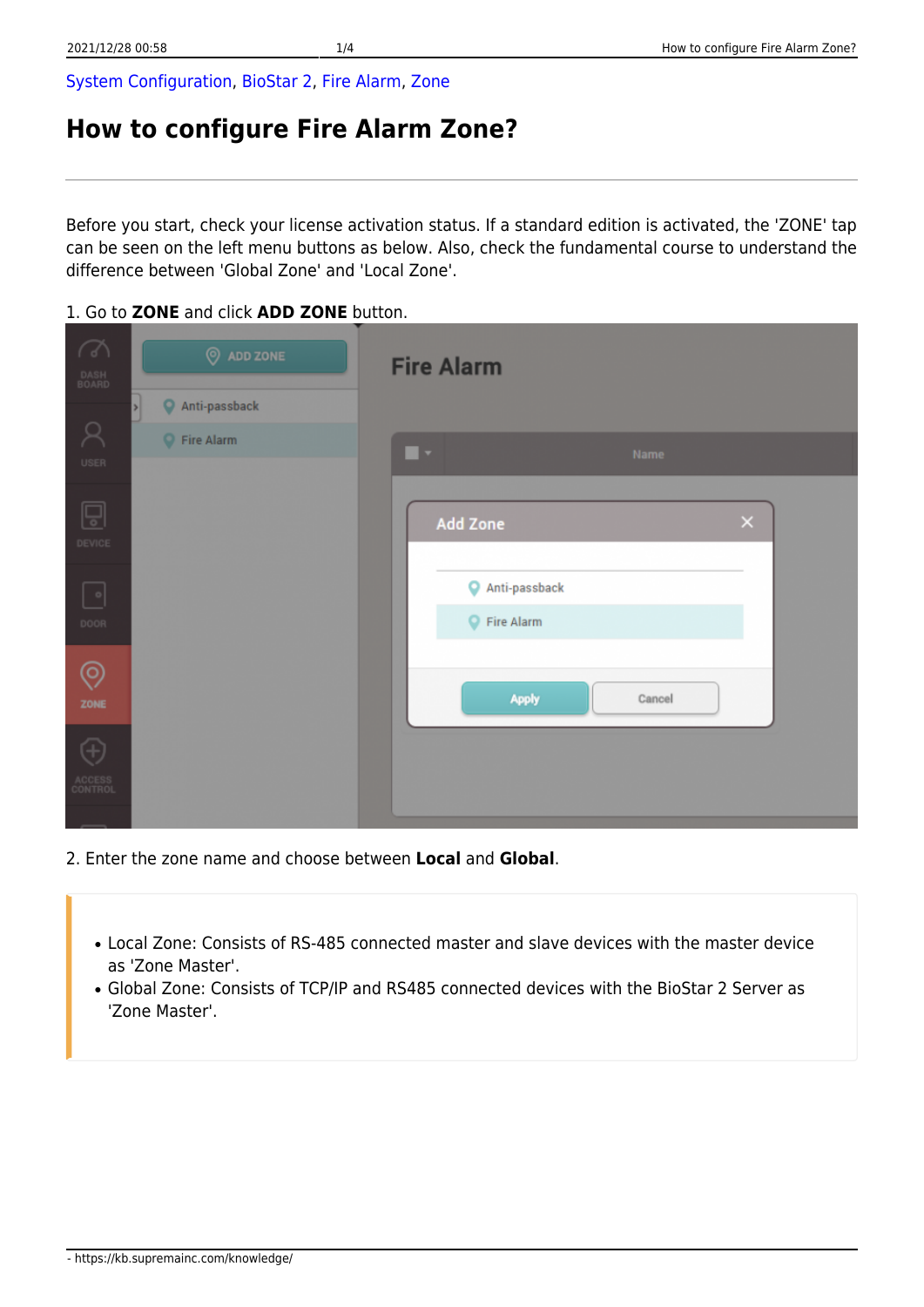| Configuration    |                                                    |        |
|------------------|----------------------------------------------------|--------|
| • Mode           | Global                                             |        |
| • Door           | $BEW + $                                           | ┻      |
| • Device / Input |                                                    | Q      |
|                  | [ All Doors<br>i.                                  |        |
|                  | $\Box$ BEW<br>$\checkmark$                         |        |
| Alarm            | $\overline{\phantom{a}}$ BS2 + BLN<br>$\checkmark$ |        |
|                  | [ BMS<br>×                                         |        |
| • Action         |                                                    | Action |

3. Choose the doors that will be in the fire alarm zone and select a device input to receive fire alarm signals.

| Configuration    |                                             |                             |              |                       |
|------------------|---------------------------------------------|-----------------------------|--------------|-----------------------|
| · Mode           | Global                                      | · Active/Inactive<br>Active |              |                       |
| · Door           | BEW + O<br>$\omega$                         |                             |              |                       |
| · Device / Input | Device / Input                              | Switch                      | Duration(ma) | _______<br>$\ast$ Add |
|                  | Input Port 0 of BioLiteNet 538101264 Device | Victor Normally Open        | 100          |                       |
|                  |                                             |                             |              |                       |

4. Add action to make an output signal if needed.

|                                                                                                       |                                                           | rm.  |
|-------------------------------------------------------------------------------------------------------|-----------------------------------------------------------|------|
|                                                                                                       | <b>Action</b>                                             |      |
| $\circledcirc$<br>Output<br><b>Release All Alarm</b><br><b>Reboot Device</b><br><b>Disable Device</b> | • Output<br>Relay 0 of BioLiteNet 538<br>• Signal<br>test | tive |

5. When it's set to use 'Global Zone', a warning message pops up to remind the importance of the stable server status.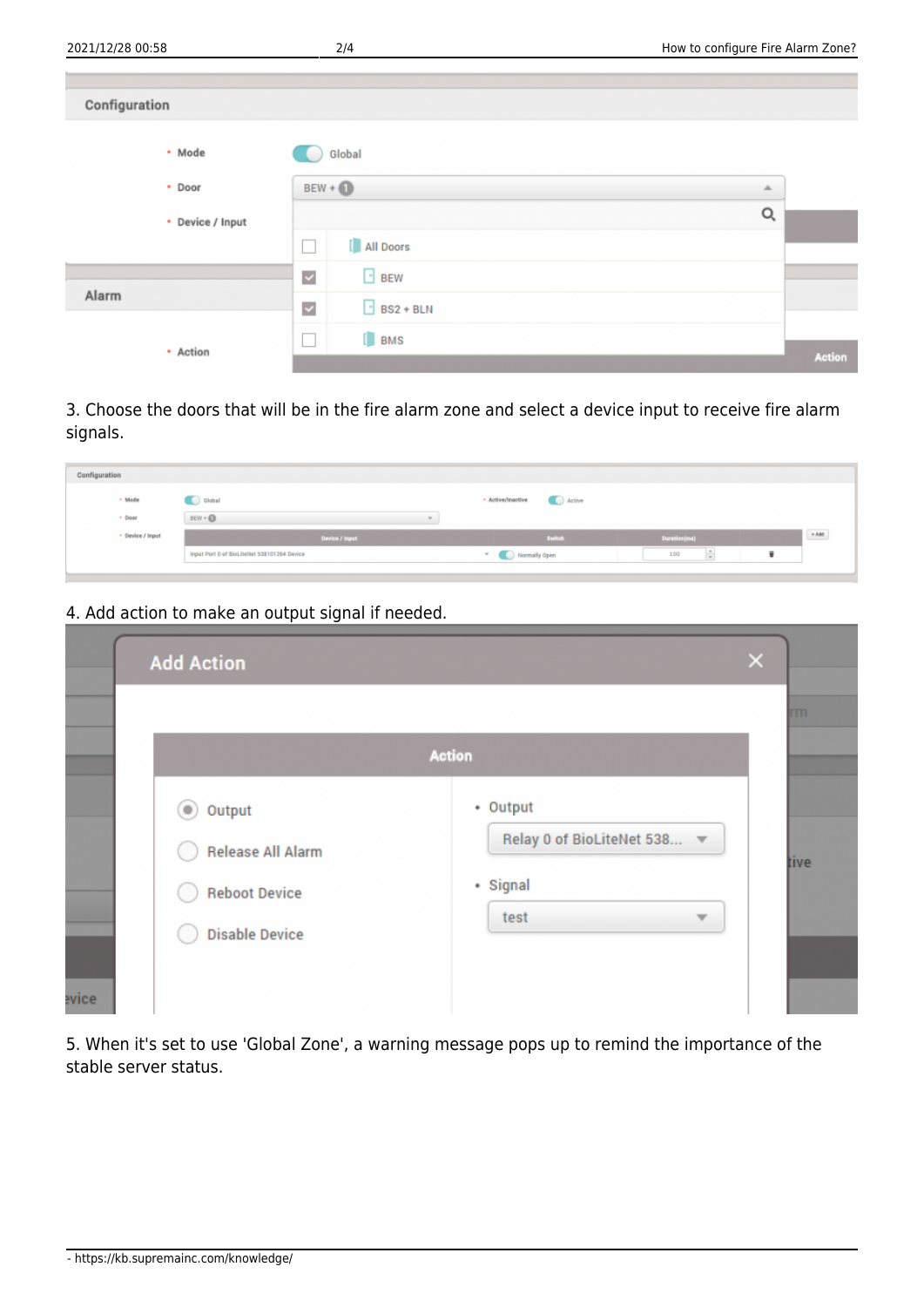

6. Once finished, go to **MONITORING** and **Zone Status**, and make a test input to check the alert and the door relay response.

|          | • Device BioLiteNet 538101264             |
|----------|-------------------------------------------|
|          | * Alarm Fire alarm zone alarm is detected |
|          | • Date 2015/09/17 10:43:59                |
| Comments |                                           |
|          | Acknowledge<br>Ignore                     |

| <b>Door Status</b> |                        |                  |     |                    |                   |              |                   |  |
|--------------------|------------------------|------------------|-----|--------------------|-------------------|--------------|-------------------|--|
|                    | <b>T</b> Save Filter   |                  |     |                    |                   |              |                   |  |
|                    |                        | <b>Door Name</b> | . . | <b>Door Status</b> | <b>Door Relay</b> | <b>Alarm</b> | <b>Last Event</b> |  |
|                    | <b>BEW</b><br>Unlocked |                  |     |                    |                   |              | 10:43 UNLOCKED    |  |
|                    | $BS2 + BLN$            |                  |     |                    | Unlocked          |              | 10:44 UNLOCKED    |  |

7. Mark the zone and click **Clear Alarm** button. Then, the doors will go back to their original status.

|                         | © Zone Status        |                  |                   |               |              |                        |
|-------------------------|----------------------|------------------|-------------------|---------------|--------------|------------------------|
|                         | <b>T</b> Save Filter |                  |                   |               |              | Clear Alarm<br>        |
| E                       | Type                 | <b>Zone Name</b> | T Active/Inactive | <b>Status</b> | <b>Alarm</b> | <b>Last Event</b>      |
| $\overline{\mathbf{z}}$ | Fire Alarm           | Test             | Active            | Normal        |              | 10:47 FIRE_ALARM_CLEAR |
|                         |                      |                  |                   |               |              |                        |